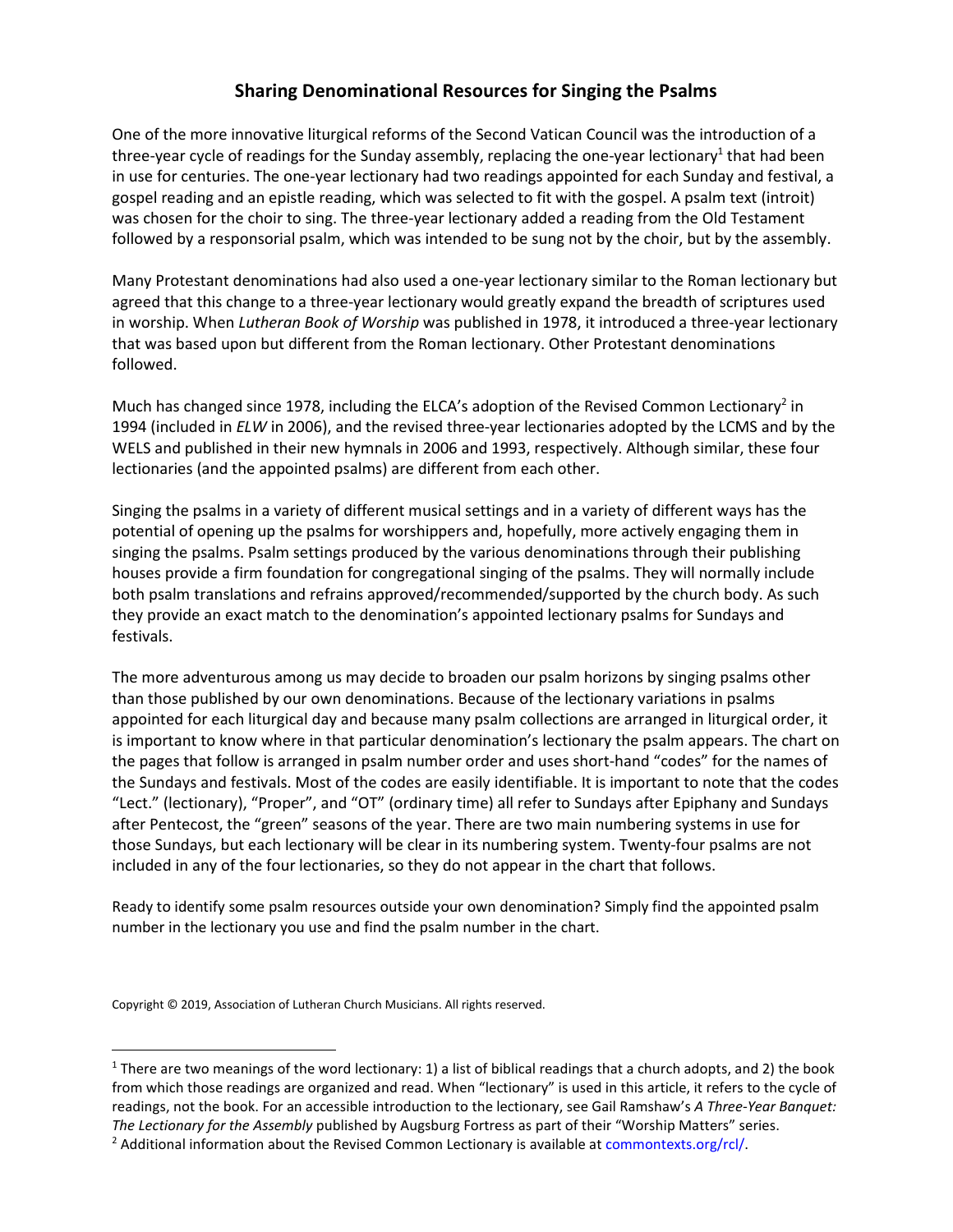| Psalm          | <b>ELCA/RCL</b>                                          | <b>LCMS</b>                  | WELS (Proposed) <sup>3</sup> | <b>Roman Catholic</b>              |
|----------------|----------------------------------------------------------|------------------------------|------------------------------|------------------------------------|
|                | *= Semicontinuous track                                  |                              |                              |                                    |
| $\mathbf 1$    | Epiphany 6C                                              | Epiphany 6C                  | Epiphany 4A                  | OT <sub>6</sub> C                  |
|                | Easter 7B                                                | Easter 7B                    | Epiphany 6C                  |                                    |
|                | Lect. 23C                                                | Proper 6B                    | Proper 4A                    |                                    |
|                | Lect. 25B*                                               | Proper 18C                   | Proper 6B                    |                                    |
|                | Lect. 30A                                                | Proper 25A                   | Proper 18C                   |                                    |
|                |                                                          |                              | Proper 25A                   |                                    |
| $\overline{2}$ | <b>Transfiguration A</b>                                 | Christmas Day                | Christmas 1A                 |                                    |
|                |                                                          | Easter Tuesday               | Epiphany 1B, 1C              |                                    |
|                |                                                          | <b>Transfiguration A</b>     | Transfiguration A, B, C      |                                    |
| $\mathbf{3}$   |                                                          | Proper 7C                    |                              |                                    |
| 4              | Easter 3B                                                | Lent 2C                      | Proper 15C                   | Easter 3B                          |
|                |                                                          | Easter 3B                    | Proper 25B                   |                                    |
|                |                                                          | Proper 4A                    |                              |                                    |
| 5              | Lect. 11C*                                               | Proper 25C                   |                              |                                    |
|                | Martyrs                                                  |                              |                              |                                    |
| 6              | Day of Penitence                                         | Day of Supplication and      |                              |                                    |
|                |                                                          | Prayer                       |                              |                                    |
| $\overline{7}$ | James, Apostle                                           |                              |                              |                                    |
| 8              | Holy Trinity A, C                                        | Holy Trinity A, C            | Holy Trinity A, C            | Holy Trinity C                     |
|                | Lect. 27B                                                | <b>Circumcision and Name</b> |                              |                                    |
|                | Name of Jesus                                            | of Jesus                     |                              |                                    |
|                | New Year's Eve                                           |                              |                              |                                    |
| 9              | Lect. 12B*                                               |                              |                              |                                    |
|                | Saints                                                   |                              |                              |                                    |
| 11             | Simon and Jude, Apostles                                 | St. John                     |                              |                                    |
| 12             | Bartholomew, Apostle                                     |                              |                              |                                    |
| 13             | Lect. 13A*                                               |                              |                              |                                    |
| 14             | Lect. 17B*                                               | Proper 16B                   |                              |                                    |
|                | Lect. 24C*                                               |                              |                              |                                    |
| 15             | Epiphany 4A                                              | Epiphany 4A                  |                              | OT16C                              |
|                | Lect. 16C                                                |                              |                              | <b>OT 22B</b>                      |
|                | Lect. 22B                                                |                              |                              |                                    |
| 16             | Vigil of Easter (Reading 3)                              | Holy Saturday                | Easter Day C                 | Easter Vigil (resp. 2)             |
|                | Easter Monday                                            | Easter Day                   | Easter 2A, 2B                | Easter 3A                          |
|                | Easter 2A, 2B                                            | Proper 8C                    | Proper 28B                   | <b>OT 13C</b>                      |
|                | Lect. 13C                                                | Proper 28B                   |                              | <b>OT 33B</b>                      |
|                | Lect. 33B                                                |                              |                              |                                    |
| 17             | Lect. 18A*                                               |                              |                              | <b>OT 32C</b>                      |
|                | Lect. 32C                                                |                              |                              |                                    |
| 18             | Confession of Peter                                      | Proper 14A                   |                              | <b>OT 30A</b>                      |
|                |                                                          |                              |                              | OT 31B                             |
| 19             | Epiphany 3C                                              | Epiphany 3C                  | Lent 3B                      | OT 3C                              |
|                | Lent 3B                                                  | Lent 3B                      | Proper 11A                   | Lent 3B                            |
|                | Vigil of Easter (Reading 6)                              |                              | Proper 21B                   | Easter Vigil (resp. 6)             |
|                |                                                          |                              |                              |                                    |
|                |                                                          |                              |                              |                                    |
|                |                                                          |                              |                              |                                    |
|                |                                                          |                              |                              |                                    |
|                | Lect. 24B*<br>Lect. 26B<br>Lect. 27A*<br>Andrew, Apostle |                              |                              | OT 15C (option 2)<br><b>OT 26B</b> |

<sup>&</sup>lt;sup>3</sup> The new WELS hymnal will be available in Advent 2021. The citations here are from lectionary-appointed psalms that will be included in the new hymnal.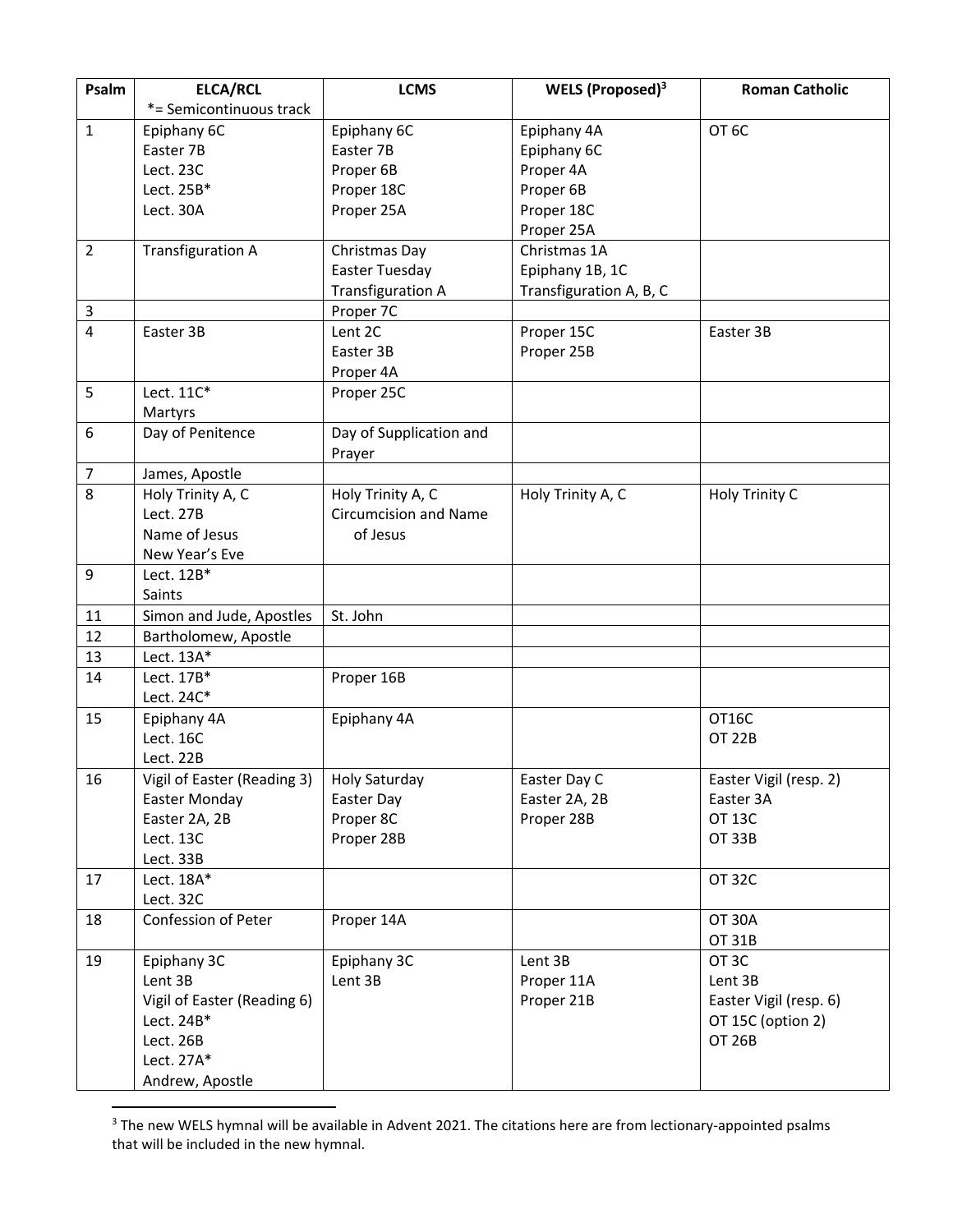| National Holiday<br>22<br>Lent 2B<br>Lent 2B<br>Lent 2B<br>Palm Sunday A, B, C<br>Good Friday<br>Good Friday<br>Good Friday<br>Easter 5B<br>Easter 5B<br>Lect. 12C<br>Lect. 28B*<br>23<br>Lent 4A<br>Easter 4A, 4B, 4C<br>Easter 4A, 4B, 4C<br>Lent 4A<br>Proper 11B<br>Easter 4A, 4B, 4C<br>Christ the King A<br>Easter 4A<br>Proper 23A<br>Proper 11B<br>Lect. 16B<br>OT 16B<br>Lect. 28A<br><b>OT 28A</b><br>Advent 4A<br>Advent 4A<br>Advent 1A, 1B, 1C<br>All Saints Day B<br>24<br>Lect. 15B*<br>Palm Sunday C |  |  |                          |
|----------------------------------------------------------------------------------------------------------------------------------------------------------------------------------------------------------------------------------------------------------------------------------------------------------------------------------------------------------------------------------------------------------------------------------------------------------------------------------------------------------------------|--|--|--------------------------|
|                                                                                                                                                                                                                                                                                                                                                                                                                                                                                                                      |  |  |                          |
|                                                                                                                                                                                                                                                                                                                                                                                                                                                                                                                      |  |  |                          |
|                                                                                                                                                                                                                                                                                                                                                                                                                                                                                                                      |  |  |                          |
|                                                                                                                                                                                                                                                                                                                                                                                                                                                                                                                      |  |  |                          |
|                                                                                                                                                                                                                                                                                                                                                                                                                                                                                                                      |  |  |                          |
|                                                                                                                                                                                                                                                                                                                                                                                                                                                                                                                      |  |  |                          |
|                                                                                                                                                                                                                                                                                                                                                                                                                                                                                                                      |  |  |                          |
|                                                                                                                                                                                                                                                                                                                                                                                                                                                                                                                      |  |  |                          |
|                                                                                                                                                                                                                                                                                                                                                                                                                                                                                                                      |  |  |                          |
|                                                                                                                                                                                                                                                                                                                                                                                                                                                                                                                      |  |  | OT 34A (Christ the King) |
|                                                                                                                                                                                                                                                                                                                                                                                                                                                                                                                      |  |  |                          |
|                                                                                                                                                                                                                                                                                                                                                                                                                                                                                                                      |  |  | Presentation of the Lord |
|                                                                                                                                                                                                                                                                                                                                                                                                                                                                                                                      |  |  | <b>All Saints</b>        |
| 25<br>Advent 1C<br>Advent 1C<br>Advent 1C<br>Advent 1C                                                                                                                                                                                                                                                                                                                                                                                                                                                               |  |  |                          |
| Lent 1B<br>Lent 1B<br>Lent 1B<br>Lent 1B                                                                                                                                                                                                                                                                                                                                                                                                                                                                             |  |  |                          |
| OT 3B<br>Lect. 15C<br>Pentecost A<br>Proper 10C                                                                                                                                                                                                                                                                                                                                                                                                                                                                      |  |  |                          |
| Proper 21A<br>Lect. 26A<br>Proper 21A<br><b>OT 26A</b>                                                                                                                                                                                                                                                                                                                                                                                                                                                               |  |  |                          |
| Lect. 27B*<br>Proper 17A<br>26                                                                                                                                                                                                                                                                                                                                                                                                                                                                                       |  |  |                          |
| 27<br>Epiphany CA<br>OT3A<br>Epiphany 3A<br>Epiphany 3A                                                                                                                                                                                                                                                                                                                                                                                                                                                              |  |  |                          |
| Lent 2C<br>Pentecost Tuesday<br>Lent 4A<br>Lent 2C                                                                                                                                                                                                                                                                                                                                                                                                                                                                   |  |  |                          |
| Proper 11C<br>Proper 8A<br>Easter 7A                                                                                                                                                                                                                                                                                                                                                                                                                                                                                 |  |  |                          |
| Proper 20A<br>Proper 9B                                                                                                                                                                                                                                                                                                                                                                                                                                                                                              |  |  |                          |
| Proper 26A                                                                                                                                                                                                                                                                                                                                                                                                                                                                                                           |  |  |                          |
| Baptism of Our Lord<br>Baptism of Our Lord/<br>Epiphany 4B<br>Baptism of Our Lord<br>29                                                                                                                                                                                                                                                                                                                                                                                                                              |  |  |                          |
| Epiphany 1<br>Holy Trinity B<br>Holy Trinity B                                                                                                                                                                                                                                                                                                                                                                                                                                                                       |  |  |                          |
| Holy Trinity B                                                                                                                                                                                                                                                                                                                                                                                                                                                                                                       |  |  |                          |
| Epiphany 6B<br>Epiphany 6B<br>Epiphany 6B<br>Easter Vigil (resp. 4)<br>30                                                                                                                                                                                                                                                                                                                                                                                                                                            |  |  |                          |
| Easter 3C<br>Easter 3C<br>Easter Dawn A, B<br>Easter 3C                                                                                                                                                                                                                                                                                                                                                                                                                                                              |  |  |                          |
| Proper 5C<br>Easter 3C<br>Lect. 10C<br><b>OT 10C</b>                                                                                                                                                                                                                                                                                                                                                                                                                                                                 |  |  |                          |
| Proper 8B<br>Lect. 13B<br>Proper 8B<br><b>OT 13B</b>                                                                                                                                                                                                                                                                                                                                                                                                                                                                 |  |  |                          |
| Lect. 14C*                                                                                                                                                                                                                                                                                                                                                                                                                                                                                                           |  |  |                          |
| 31<br>Sunday of the Passion<br>Passion Sunday A, C<br>Good Friday<br>Good Friday                                                                                                                                                                                                                                                                                                                                                                                                                                     |  |  |                          |
| Palm/Passion Sunday A<br>OT 9A<br>Easter 5A<br>Proper 17A                                                                                                                                                                                                                                                                                                                                                                                                                                                            |  |  |                          |
| Proper 27B<br>Lect. 9A                                                                                                                                                                                                                                                                                                                                                                                                                                                                                               |  |  |                          |
| OT <sub>6B</sub><br>32<br>Lent 1A<br>Lent 1A<br>Epiphany 7B                                                                                                                                                                                                                                                                                                                                                                                                                                                          |  |  |                          |
| Lent 4B, 4C<br>Lent 4C<br>Lent 4C<br><b>OT 11C</b>                                                                                                                                                                                                                                                                                                                                                                                                                                                                   |  |  |                          |
| Lect. 11C<br>Proper 6C<br>Proper 18A                                                                                                                                                                                                                                                                                                                                                                                                                                                                                 |  |  |                          |
| Lect. 31C<br>Proper 18A                                                                                                                                                                                                                                                                                                                                                                                                                                                                                              |  |  |                          |
| Vigil of Pentecost<br>Proper 14C<br>33<br>Lent 2A                                                                                                                                                                                                                                                                                                                                                                                                                                                                    |  |  |                          |
| Lect. $10A*$<br>Proper 15B<br>Easter Vigil (resp. 1b)                                                                                                                                                                                                                                                                                                                                                                                                                                                                |  |  |                          |
| Lect. 19C<br>Easter 5A                                                                                                                                                                                                                                                                                                                                                                                                                                                                                               |  |  |                          |
| Holy Trinity B<br><b>OT 19C</b>                                                                                                                                                                                                                                                                                                                                                                                                                                                                                      |  |  |                          |
| <b>OT 29B</b>                                                                                                                                                                                                                                                                                                                                                                                                                                                                                                        |  |  |                          |
|                                                                                                                                                                                                                                                                                                                                                                                                                                                                                                                      |  |  |                          |
| Proper 14B<br>Proper 3A<br>34<br>Lent 4C<br>Lect. 19B<br>Proper 14B<br>Lect. 20B<br><b>OT 19B</b>                                                                                                                                                                                                                                                                                                                                                                                                                    |  |  |                          |
| Lect. 21B<br><b>OT 20B</b>                                                                                                                                                                                                                                                                                                                                                                                                                                                                                           |  |  |                          |
| Lect. 30B<br>OT 21B                                                                                                                                                                                                                                                                                                                                                                                                                                                                                                  |  |  |                          |
| <b>OT 30C</b><br>All Saints Day                                                                                                                                                                                                                                                                                                                                                                                                                                                                                      |  |  |                          |
| Mary, Mother of Our<br>Sts. Peter & Paul                                                                                                                                                                                                                                                                                                                                                                                                                                                                             |  |  |                          |
| Lord                                                                                                                                                                                                                                                                                                                                                                                                                                                                                                                 |  |  |                          |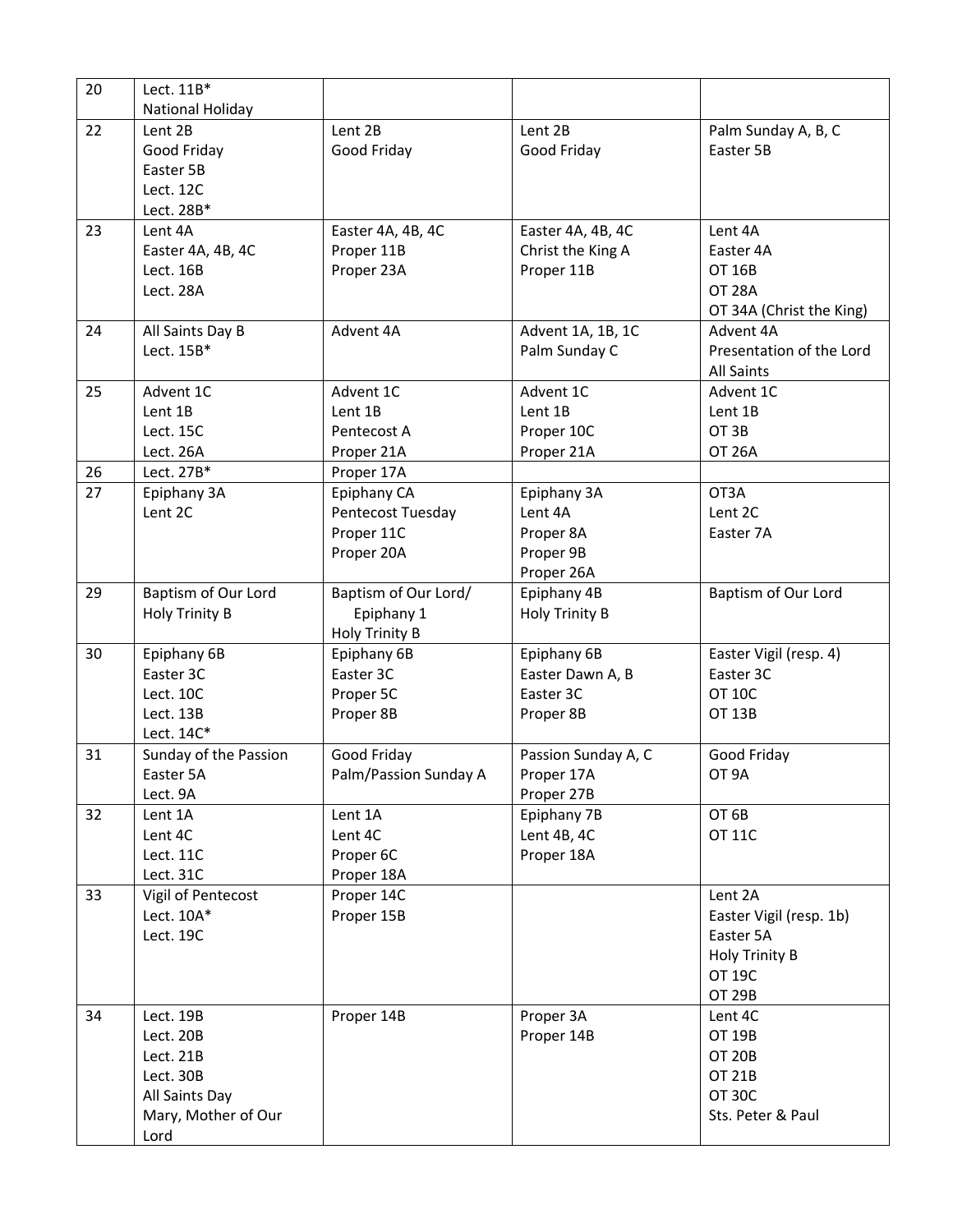| 36 | Epiphany 2C<br>Monday in Holy Week                                                                                | <b>Holy Monday</b><br>St. Philip and St. James                      |                                                                                               |                                                                  |
|----|-------------------------------------------------------------------------------------------------------------------|---------------------------------------------------------------------|-----------------------------------------------------------------------------------------------|------------------------------------------------------------------|
| 37 | Epiphany 7C<br>Lect. 27C                                                                                          |                                                                     |                                                                                               |                                                                  |
| 40 | Epiphany 2A<br>Annunciation of Our Lord                                                                           | Epiphany 2A<br>Holy Cross Day                                       | Epiphany 2A<br>Proper 6C                                                                      | OT <sub>2A</sub><br>OT <sub>2B</sub><br>Annunciation of the Lord |
| 41 | Epiphany 7B                                                                                                       | Epiphany 7B<br>Proper 10C                                           |                                                                                               | OT 7B                                                            |
| 42 | (and 43) Vigil of Easter<br>(Reading 7)<br>(and 43) Lect. 12C*                                                    |                                                                     | Lent 2C<br>Proper 7B                                                                          | (and 43) Easter Vigil<br>(resp. 7b)                              |
| 43 | Lect. 31A                                                                                                         | Pentecost Evening/Mon<br>Proper 26 A<br>St. Simon and St. Jude      |                                                                                               |                                                                  |
| 44 | Philip and James,<br>Apostles                                                                                     |                                                                     |                                                                                               |                                                                  |
| 45 | Lect. $14A*$<br>Lect. 22B*<br>Annunciation of Our Lord                                                            | Annunciation<br>St. Mary                                            | Epiphany 1A<br>Epiphany 8B<br>Proper 3B                                                       | Assumption of the<br><b>Blessed Virgin Mary</b>                  |
| 46 | Vigil of Easter (Reading 2)<br>Christ the King C<br>Lect. 9A*<br><b>Reformation Day</b><br>Renewers of the Church | Last Sunday 29C<br>St. Peter and St. Paul<br><b>Reformation Day</b> | Proper 13B<br>Proper 19B<br>Reformation                                                       |                                                                  |
| 47 | Ascension                                                                                                         | Ascension                                                           | Ascension                                                                                     | Ascension                                                        |
| 48 | Lect. 14B*                                                                                                        |                                                                     |                                                                                               |                                                                  |
| 49 | Lect. 18C                                                                                                         |                                                                     |                                                                                               |                                                                  |
| 50 | <b>Transfiguration B</b><br>Lect. 10A<br>Lect. 19C*                                                               | <b>Transfiguration B</b><br>Proper 16C                              |                                                                                               | <b>OT 10A</b>                                                    |
| 51 | Ash Wednesday<br>Lent 5B<br>Lect. 18B*<br>Lect. 24C                                                               | Ash Wednesday                                                       | Ash Wednesday<br>Proper 19C                                                                   | Lent 1A<br>Lent 5B<br>Easter Vigil (resp. 7b)<br><b>OT 24C</b>   |
| 52 | Lect. 16C*                                                                                                        |                                                                     |                                                                                               |                                                                  |
| 54 | Lect. 25B                                                                                                         | Proper 20B<br>Holy Innocents                                        |                                                                                               | <b>OT 25B</b>                                                    |
| 56 | Matthias, Apostle                                                                                                 | St. James the Elder                                                 |                                                                                               |                                                                  |
| 57 | Mark, Evangelist                                                                                                  |                                                                     |                                                                                               |                                                                  |
| 61 |                                                                                                                   | Easter Wednesday                                                    |                                                                                               |                                                                  |
| 62 | Epiphany 3B                                                                                                       | Epiphany 3B<br>Proper 22C                                           | Epiphany 3B<br>Epiphany 8A<br>Proper 4B<br>Proper 8C<br>Proper 9A<br>Proper 22C<br>Proper 24B |                                                                  |
| 63 | Lent 3C                                                                                                           |                                                                     | Easter 5B<br>Proper 12A<br>Proper 26C                                                         | OT 8A<br><b>OT 12C</b><br><b>OT 22A</b><br><b>OT 32A</b>         |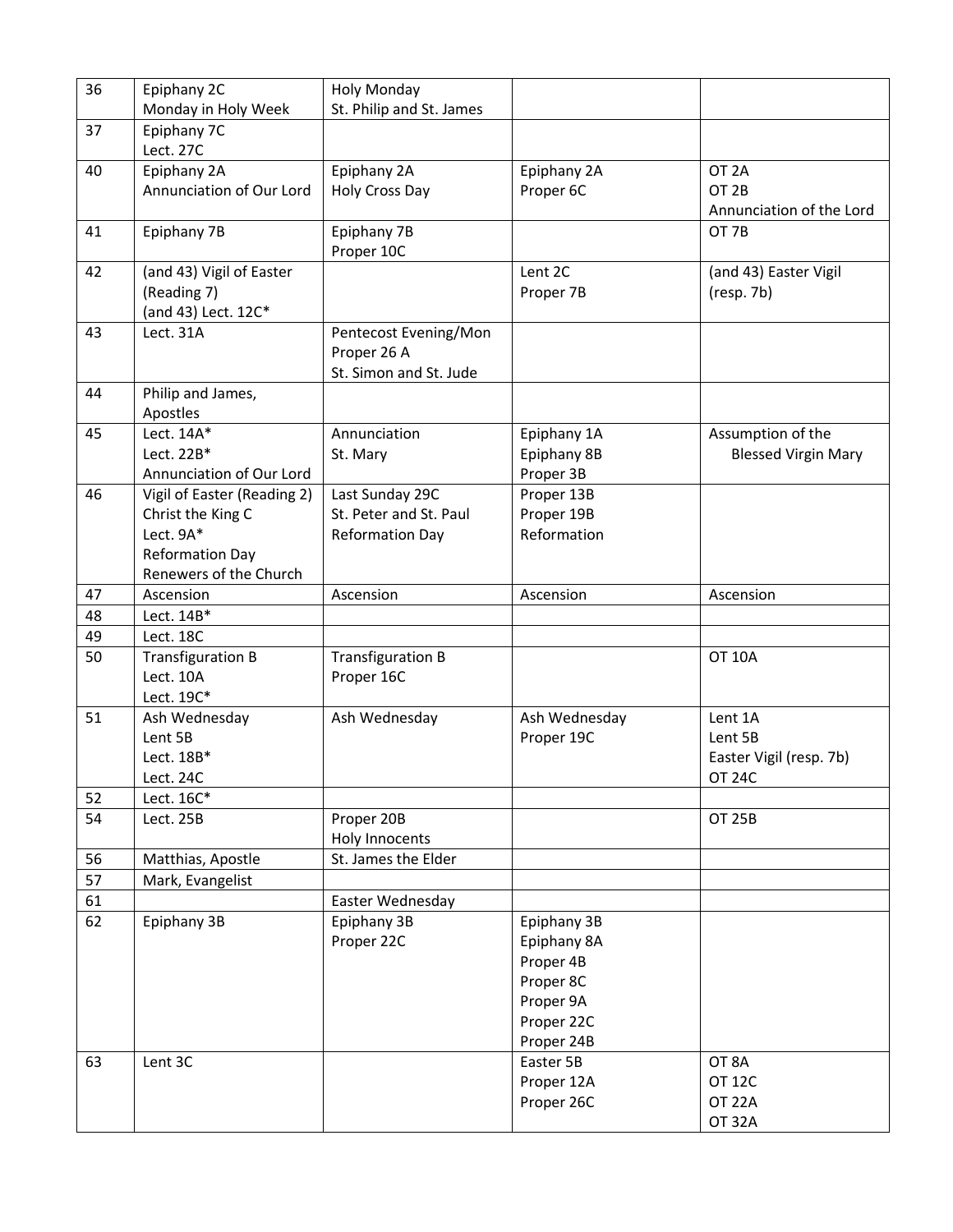| 65 | Lect. 15A                 | Proper 10A                | Easter 6C        | <b>OT 15A</b>                  |
|----|---------------------------|---------------------------|------------------|--------------------------------|
|    | Lect. 30C*                | Harvest Observance        | Proper 10A       |                                |
|    | Day of Thanksgiving A     |                           |                  |                                |
|    | Harvest                   |                           |                  |                                |
| 66 | Easter 6A                 | Advent 2C                 | Advent 2C        | Easter 6A                      |
|    | Lect. 14C                 | Easter 6A                 | Easter 6A        | <b>OT 14C</b>                  |
|    | Lect. 28C*                | Proper 9C                 | Proper 7C        |                                |
| 67 | Easter 6C                 | Easter 6C                 | Epiphany 5C      | Easter 6C                      |
|    | Lect. 20A                 | Proper 15A                | Proper 9C        | <b>OT 20A</b>                  |
|    | <b>Conversion of Paul</b> | Conversion of Paul        | Proper 15A       | Mary, Mother of God            |
|    |                           | Thanksgiving              |                  |                                |
| 68 | Easter 7A                 | Easter 7A                 |                  | <b>OT 22C</b>                  |
| 69 | Lect. 12A                 |                           | Passion Sunday B | <b>OT 12A</b>                  |
|    |                           |                           |                  | OT 15C (opt. A)                |
| 70 | Wednesday in Holy Week    | Holy Wednesday            |                  |                                |
|    | Lect. 32A                 | Proper 27                 |                  |                                |
| 71 | Epiphany 4C               | Epiphany 4C               | Advent 3B        | OT <sub>4C</sub>               |
|    | Tuesday in Holy Week      | <b>Holy Tuesday</b>       | Epiphany 4C      |                                |
|    | Lect. 21C*                | Martyrdom of St. John     |                  |                                |
|    |                           | the Baptist               |                  |                                |
|    |                           | St. Titus                 |                  |                                |
|    |                           | St. Timothy               |                  |                                |
| 72 | Advent 2A                 | Advent 2A                 | Epiphany         | Advent 2A                      |
|    | Epiphany of Our Lord      | Epiphany                  |                  | Epiphany                       |
| 73 | Mary Magdalene, Apostle   | St. Mary Magdalene        | Lent 5C          |                                |
|    |                           |                           | Proper 14A       |                                |
| 77 | Lect. 13C*                |                           |                  |                                |
| 78 | Lect. 18B                 |                           | Proper 10B       | <b>OT 18B</b>                  |
|    | Lect. 26A*                |                           |                  | <b>Exultation of the Cross</b> |
|    | Lect. 32A*                |                           |                  |                                |
|    | Holy Cross Day            |                           |                  |                                |
| 79 | Lect. 25C*                |                           |                  |                                |
| 80 | Advent 1B                 | Advent 1B                 | Advent 1A, 1B    | Advent 1B                      |
|    | Advent 4A, 4C             | Advent 4C                 | Proper 22A       | <b>OT 27A</b>                  |
|    | Lect. 20C*                | Proper 22A                |                  |                                |
| 81 | Lect. 9B                  | Proper 4B                 |                  | OT 9B                          |
|    | Lect. 22C*                |                           |                  |                                |
| 82 | Lect. 15C*                |                           |                  |                                |
|    | Lect. 20C                 |                           |                  |                                |
| 84 | Lect. 21B*                | Purification/Presentation | Christmas 1C     | Christmas 1/Holy Family        |
|    | Presentation of Our Lord  | Anniversary of a          | Christmas 2B     | C                              |
|    | Dedication/Anniversary    | Congregation              | Proper 23A       |                                |
|    | Pastors and Bishops       |                           |                  |                                |
| 85 | Advent 2B                 | Advent 2B                 | Advent 2B        | Advent 2B                      |
|    | Lect. 15B                 | Advent 3C                 | Advent 4C        | <b>OT 15B</b>                  |
|    | Lect. 19A                 | Lent 3C                   | Lent 3C          | <b>OT 19A</b>                  |
|    | Lect. 17C*                | Proper 10B                |                  |                                |
|    | Peace                     | Nativity John the Baptist |                  |                                |
| 86 | Lect. $12A*$              |                           |                  | <b>OT 16A</b>                  |
|    | Lect. 16A                 |                           |                  |                                |
| 87 | Peter and Paul, Apostles  |                           |                  |                                |
| 88 | Maundy Thursday           |                           |                  |                                |
|    | stripping of the altar    |                           |                  |                                |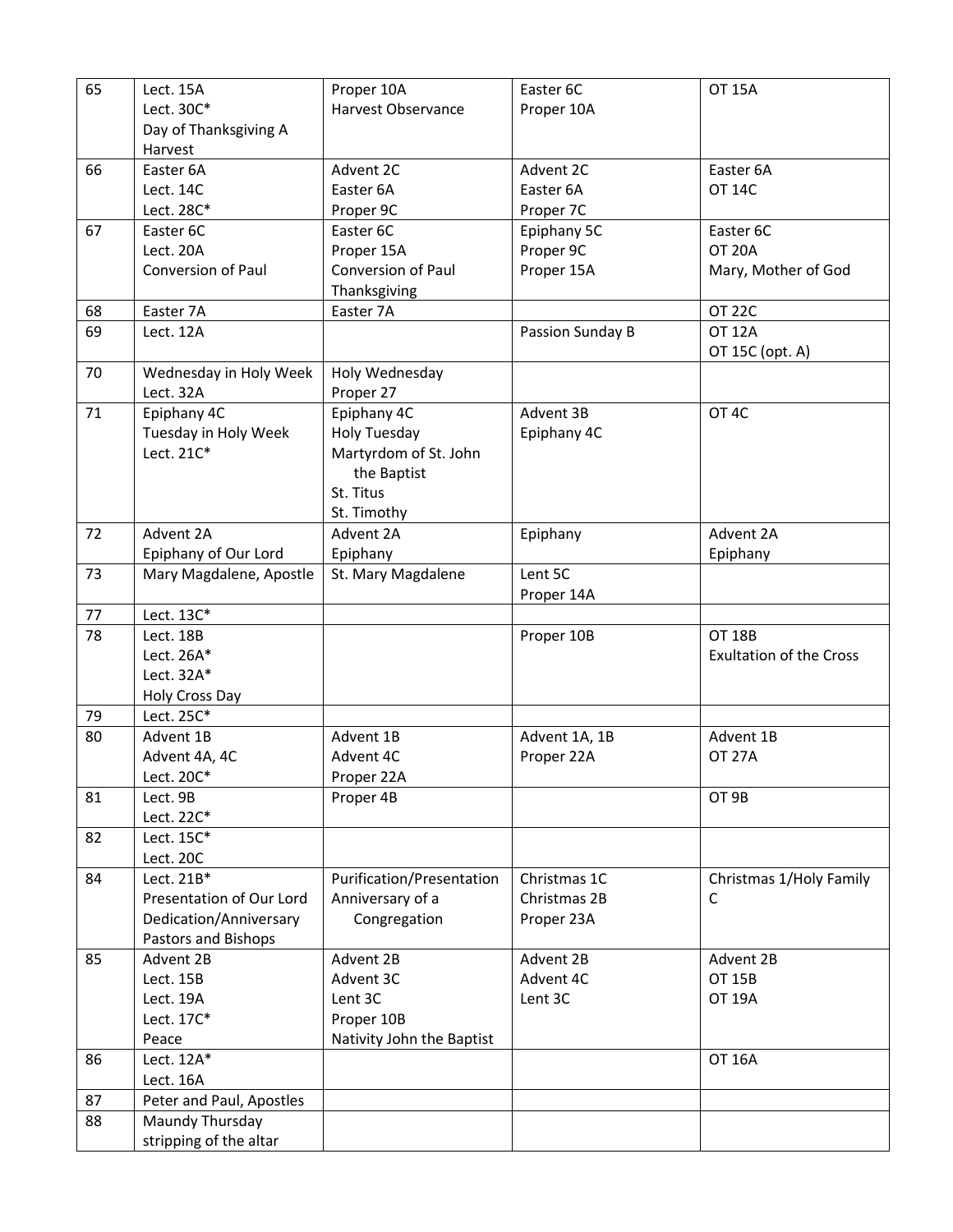| 89  | Advent 4B                     | Advent 4B                  | Advent 4A                  | Advent 4B                |
|-----|-------------------------------|----------------------------|----------------------------|--------------------------|
|     | Lect. 13A                     |                            | Easter 6B                  | Christmas Vigil Mass     |
|     | Lect. 16B*                    |                            |                            | <b>OT 13A</b>            |
|     | Joseph, Guardian of Jesus     |                            |                            | St. Joseph               |
| 90  | Lect. 28B                     | Proper 23B                 | Proper 13C                 | <b>OT 18C</b>            |
|     | Lect. $30A*$                  | Proper 28A                 | Proper 23B                 | <b>OT 23C</b>            |
|     | Lect. 33A                     | New Year's Eve             | Proper 25C                 | <b>OT 28B</b>            |
|     |                               |                            | Proper 27A                 |                          |
| 91  | Lent 1C                       | Lent 1C                    | Lent 1C                    | Lent 1C                  |
|     | Lect. 26C*                    | Proper 7A                  | Proper 7A                  |                          |
|     | Lect. 29B                     | St. Michael and All Angels | St. Michael and All Angels |                          |
| 92  | Epiphany 8C/Lect. 8C          | Epiphany 8C                |                            | OT 8C                    |
|     | Lect. 11B                     |                            |                            | OT 11B                   |
| 93  | Christ the King A             | Last Sunday 29B            |                            | OT 34B/Christ the King B |
|     | Ascension of Our Lord         |                            |                            |                          |
| 94  | <b>Renewers of Society</b>    |                            |                            |                          |
| 95  | Lent 3A                       | Lent 3A                    | Lent 3A                    | OT 4B                    |
|     | Christ the King A             | Proper 29A                 | Last Sunday of the         | Lent 3A                  |
|     |                               |                            |                            | <b>OT 23A</b>            |
|     |                               |                            | Church Year A, B, C        |                          |
|     |                               |                            | Christ the King B, C       | <b>OT 27C</b>            |
| 96  | Christmas (I)                 | Christmas Eve Midnight     | Christmas Eve              | Christmas: Mass at       |
|     | Lect. 9C                      | Proper 4C                  | Proper 4C                  | Midnight                 |
|     | Lect. 9C*                     | Proper 24A                 | Proper 24A                 | OT <sub>2C</sub>         |
|     | Lect. 29A                     | <b>Mission Observance</b>  |                            | <b>OT 29A</b>            |
|     | <b>Artists and Scientists</b> |                            |                            |                          |
| 97  | Christmas (II)                |                            |                            | Christmas: Mass at Dawn  |
|     | Easter 7C                     |                            |                            | Easter 7C                |
|     |                               |                            |                            | Transfiguration          |
| 98  | Christmas (III)               | Christmas Dawn             | Christmas Day              | Christmas: Mass during   |
|     | Vigil of Easter (Reading 9)   | Easter 6B                  | Proper 28C                 | the Day                  |
|     | Easter 6B                     | Proper 28C                 |                            | Easter 6B                |
|     | Lect. 32C*                    |                            |                            | <b>OT 28C</b>            |
|     | Lect. 33C                     |                            |                            | <b>OT 33C</b>            |
|     | Holy Cross Day                |                            |                            |                          |
| 99  | Transfiguration A, C          | Transfiguration C          |                            |                          |
|     | Lect. 29A*                    | Easter Evening/Monday      |                            |                          |
| 100 | Lect. 22A                     | Proper 6A                  | Proper 6A                  | Easter 4C                |
|     | Christ the King A             | Proper 13C                 |                            | <b>OT 11A</b>            |
|     | Day of Thanksgiving C         |                            |                            |                          |
| 103 | Ash Wednesday,                | Epiphany 7C                | Epiphany 5B                | Lent 3C                  |
|     | alternate                     | Epiphany 8B                | Epiphany 7C                | Easter 7B                |
|     | Epiphany 8B/Lect. 8B          | Proper 3B                  | Proper 16C                 | OT 7A, 7C                |
|     | Lect. 21C                     | Proper 19A                 | Proper 19A                 | OT 8B                    |
|     |                               |                            |                            | <b>OT 24A</b>            |
|     | Lect. 24A                     |                            |                            |                          |
|     | Michael and All Angels        |                            |                            | Sacred Heart A           |
| 104 | Day of Pentecost              | Proper 21B                 | Pentecost Day A, B, C      | Baptism of the Lord C    |
|     | Lect. 29B*                    |                            |                            | Easter Vigil (resp. 1b)  |
|     | Stewardship of Creation       |                            |                            | Pentecost Vigil          |
|     |                               |                            |                            | Pentecost Sunday         |
| 105 | Lect. 17A*                    |                            |                            | Christmas 1/Holy Family  |
|     | Lect. 19A*                    |                            |                            | B                        |
|     | Lect. 22A*                    |                            |                            |                          |
|     | Lect. 25A*                    |                            |                            |                          |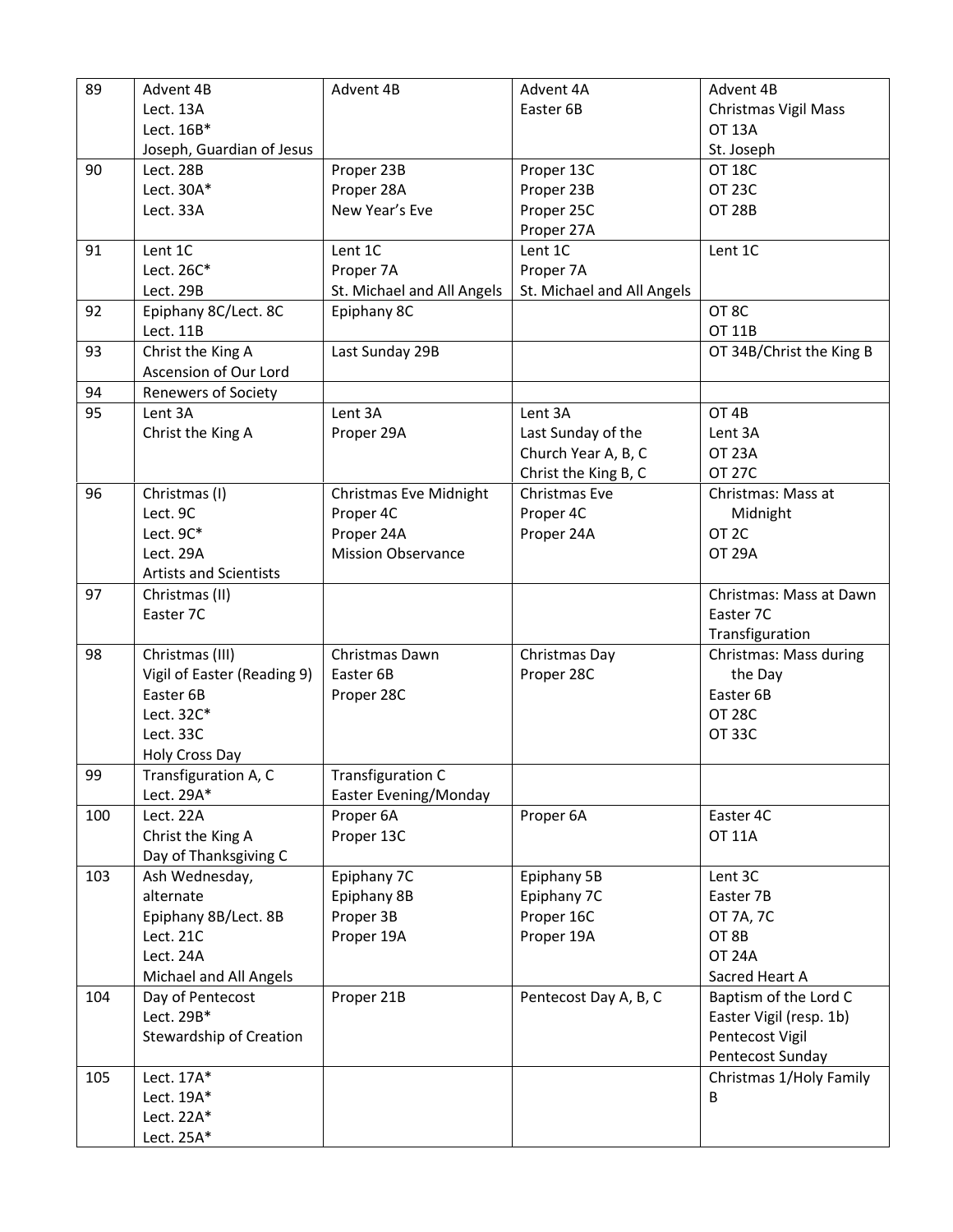| 106 | Lect. 28A*                 |                            |                         |                          |
|-----|----------------------------|----------------------------|-------------------------|--------------------------|
| 107 | Lent 4B                    | Lent 4B                    |                         |                          |
|     | Lect. 12B                  |                            |                         |                          |
|     | Lect. 18C*                 |                            |                         |                          |
|     | Lect. $31A*$               |                            |                         |                          |
| 110 |                            | Christmas Eve Early        |                         | Body & Blood of Christ C |
| 111 | Epiphany 4B                | Christmas 1A, 1B, 1C       | Christmas 1B            |                          |
|     | Lect. 20B*                 | Epiphany 4B                | Proper 15B              |                          |
|     | Lect. 28C                  | Proper 23C                 | Proper 23C              |                          |
| 112 | Lect. 22C                  | Epiphany 5A                | Epiphany 5A             | OT <sub>5A</sub>         |
|     | Barnabas, Apostle          | Proper 3C                  | Proper 17C              |                          |
|     |                            | St. Barnabas               |                         |                          |
| 113 | Lect. 25C                  | Pentecost Eve              |                         | <b>OT 25C</b>            |
|     | Visit of Mary to Elizabeth | Proper 20C                 |                         |                          |
| 114 | <b>Easter Evening</b>      |                            |                         |                          |
|     | Lect. 24A*                 |                            |                         |                          |
| 115 |                            | Epiphany 8A                | Proper 20A              |                          |
|     |                            | Proper 3A                  | Proper 20B              |                          |
| 116 | Maundy Thursday            | <b>Holy Thursday</b>       | Holy Thursday           | Lent 2B                  |
|     | Easter 3A                  | Easter 3A                  | Easter 3A               | Holy Thursday            |
|     | Lect. 11A*                 | Proper 19B                 | Proper 5C               | Body & Blood of Christ B |
|     | Lect. 24B                  |                            |                         | <b>OT 24B</b>            |
|     | John, Apostle and          |                            |                         |                          |
|     | Evangelist                 |                            |                         |                          |
| 117 |                            |                            |                         | OT <sub>9C</sub>         |
|     |                            |                            |                         | <b>OT 21C</b>            |
| 118 | Easter Day                 | Palm/Passion Sunday A      | Easter Dawn C           | Easter Vigil (resp. 8)   |
|     | Easter 2C                  | <b>Easter Sunrise</b>      | Easter Day A, B         | Easter Sunday            |
|     |                            | Confession of St. Peter    | Easter 5A               | Easter 2A, 2B, 2C        |
|     |                            |                            |                         | Easter 4B                |
| 119 | Epiphany 6A                | Christmas 2                | Epiphany 6A             | OT <sub>6A</sub>         |
|     | Epiphany 7A<br>Lect. 15A*  | Epiphany 6A                | Epiphany 7A             | <b>OT 17A</b>            |
|     | Lect. 17A                  | Epiphany 7A<br>Lent 5B     | Proper 5A<br>Proper 11C |                          |
|     | Lect. 23A                  | Proper 5A                  | Proper 16B              |                          |
|     | Lect. 29C*                 | Proper 8A                  | Proper 17B              |                          |
|     | Lect. 31C*                 | Proper 11A                 | Proper 26B              |                          |
|     | Matthew, Apostle and       | Proper 15C                 |                         |                          |
|     | Evangelist                 | Proper 17B                 |                         |                          |
|     | Theologians and            | Proper 19C                 |                         |                          |
|     | <b>Teachers</b>            | Proper 24B                 |                         |                          |
|     |                            | Proper 26B                 |                         |                          |
|     |                            | St. Matthew                |                         |                          |
|     |                            | <b>Christian Education</b> |                         |                          |
|     |                            | St. Stephen                |                         |                          |
| 121 | Lent 2A                    | Lent 2A                    | Lent 2A                 | <b>OT 29C</b>            |
|     | Lect. 29C                  | Proper 24C                 | Lent 5B                 |                          |
|     |                            | St. Bartholomew            | Proper 14C              |                          |
|     |                            |                            | Proper 24C              |                          |
| 122 | Advent 1A                  | Advent 1A                  |                         | Advent 1A                |
|     |                            |                            |                         | OT 34C/Christ the King C |
| 123 | Lect. 14B                  | Proper 9B                  |                         | <b>OT 14B</b>            |
|     | Lect. $33A*$               |                            |                         |                          |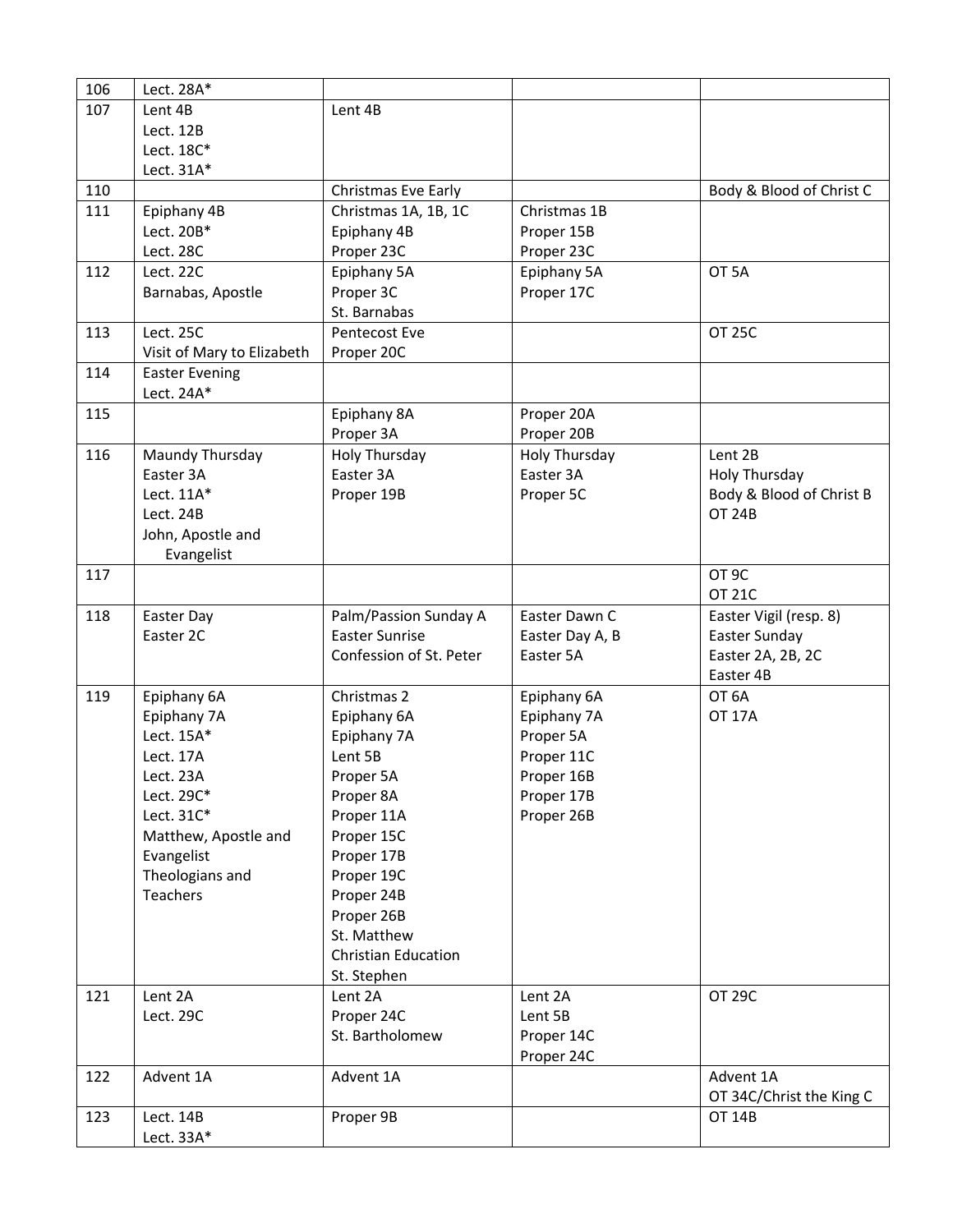| 124 | Lect. 21A*                     | Proper 7B                 | Easter 7A, 7B      |                           |
|-----|--------------------------------|---------------------------|--------------------|---------------------------|
|     | Lect. 26B*                     |                           |                    |                           |
|     | Holy Innocents, Martyrs        |                           |                    |                           |
|     | Luke, Evangelist<br>Lect. 23B* |                           |                    |                           |
| 125 |                                | Proper 12A                |                    |                           |
| 126 | Advent 3B                      | Advent 3B                 |                    | Advent 2C                 |
|     | Lent 5C                        | Lent 5C                   |                    | Lent 5C                   |
|     | Lect. 30B                      | Proper 25B                |                    | <b>OT 30B</b>             |
|     | Day of the Thanksgiving B      |                           |                    |                           |
| 127 | Lect. 32B*                     | St. Joseph                | Proper 22B         |                           |
| 128 | Lect. 17A*                     | Epiphany 2C               | Proper 20C         | Christmas 1/Holy Family   |
|     |                                | Proper 22B                | Proper 28A         | <b>ABC</b>                |
|     |                                |                           |                    | <b>OT 27B</b>             |
|     |                                |                           |                    | <b>OT 33A</b>             |
| 130 | Lent 5A                        | Lent 5A                   | Advent 2A          | Lent 5A                   |
|     | Vigil of Pentecost             | Proper 5B                 | Advent 3C          | <b>OT 10B</b>             |
|     | Lect. 10B                      | Proper 26C                | Lent 1A            |                           |
|     | Lect. 13B*                     | National or Local Tragedy | Lent 5A            |                           |
|     | Lect. 18B*                     |                           | Proper 5B          |                           |
|     |                                |                           | Last Sunday of the |                           |
|     |                                |                           | Church Year C      |                           |
| 131 | Epiphany 8A                    | Proper 17C                |                    | <b>OT 31A</b>             |
|     | Lect. 8A                       |                           |                    |                           |
| 132 | Christ the King B*             |                           |                    |                           |
| 133 | Easter 2B                      | Easter 7C                 | Epiphany 8C        |                           |
|     | Lect. 12B*                     | St. James of Jerusalem    | Easter 7C          |                           |
|     | Lect. 20A*                     |                           | Proper 3C          |                           |
|     | Christian Unity                |                           |                    |                           |
| 134 |                                | St. Matthias              |                    |                           |
| 136 | Vigil of Easter (Reading 1)    | Proper 12B                | Proper 13A         |                           |
|     | Thomas, Apostle                | Proper 13A                |                    |                           |
|     |                                | St. Thomas                |                    |                           |
| 137 | Lect. 27C*                     |                           |                    | Lent 4B                   |
| 138 | Epiphany 5C                    | Epiphany 5C               | Proper 12C         | OT5C                      |
|     | Lect. 10B*                     | Proper 12C                | Proper 16A         | <b>OT 17C</b>             |
|     | Lect. 17C                      | Proper 16A                |                    | <b>OT 21A</b>             |
|     | Lect. 21A                      | Visitation                |                    |                           |
| 139 | Epiphany 2B                    | Epiphany 2B               | Advent 4B          | Easter 5C                 |
|     | Lect. 9B*                      | Pentecost B               | Epiphany 2B        | <b>OT 14A</b>             |
|     | Lect. 16A*                     | St. Andrew                |                    | <b>OT 17B</b>             |
|     | Lect. 23C*                     |                           |                    | <b>OT 18A</b>             |
|     |                                |                           |                    | <b>OT 25A</b>             |
|     |                                |                           |                    | <b>OT 31C</b>             |
|     |                                |                           |                    | Nativity John the Baptist |
| 140 | Day of Mourning                |                           |                    |                           |
| 141 | John the Baptist               |                           |                    |                           |
| 142 |                                | Lent 4A                   |                    |                           |
| 143 | Vigil of Easter (Reading 8)    | Pentecost C               |                    |                           |
| 145 | Lect. 14A                      | Proper 9A                 | Epiphany 2C        |                           |
|     | Lect. 17B                      | Proper 13B                | Easter 5C          |                           |
|     | Lect. 18A                      |                           | Proper 12B         |                           |
|     | Lect. 25A                      |                           |                    |                           |
|     | Lect. 32C                      |                           |                    |                           |